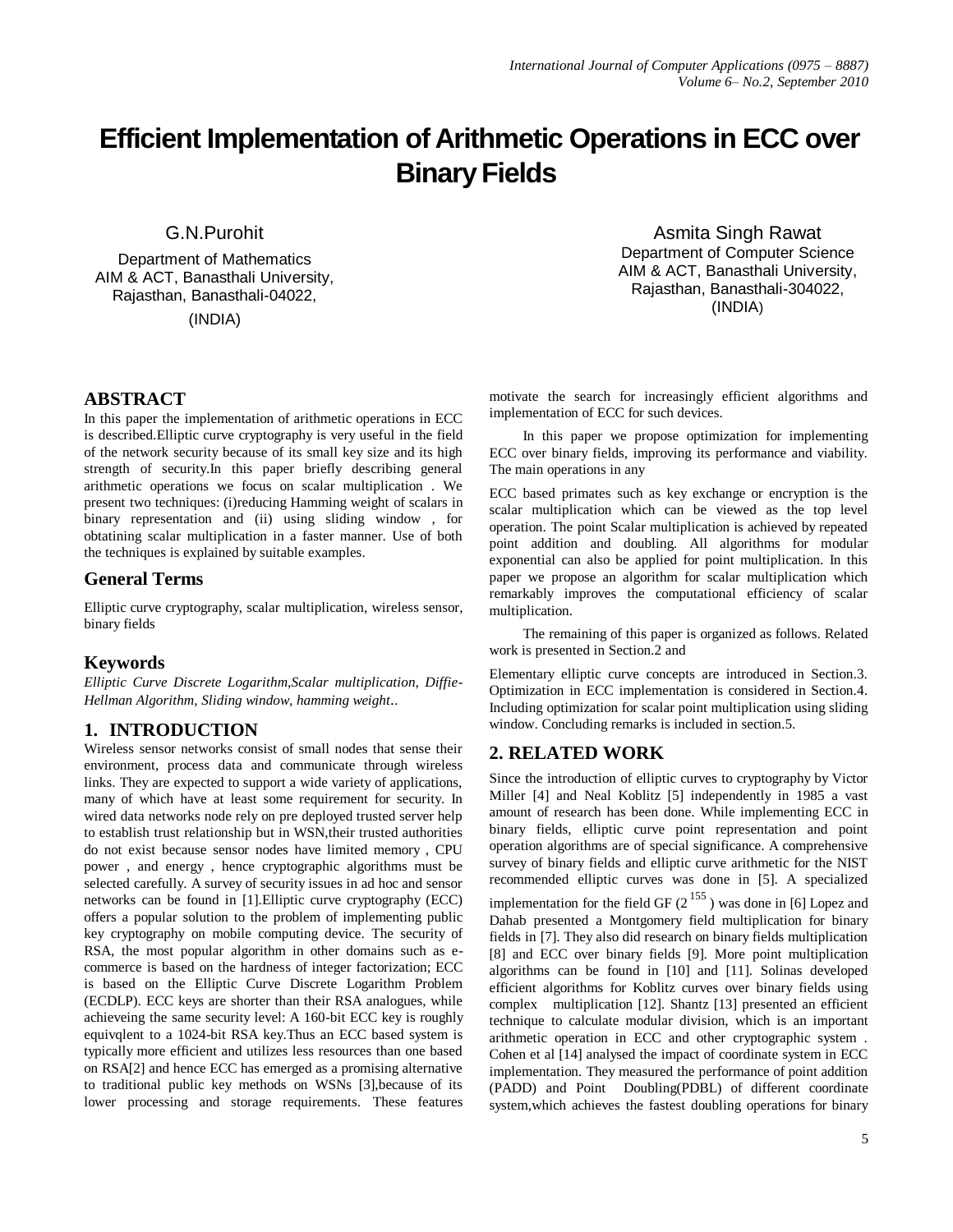curves. Malan et.al[15] implemented an ECC system using polynomial basis over binary field GF(  $2^m$  ).

# **3. ELLIPIC CURVE CRYPTOGRAPHY**

#### **3.1. Basic Concepts.**

In this section, we briefly give a background about ECC and corresponding elliptic curve Diffie-Hellman Algorithm. In this section , we briefly give a background about ECC and corresponding elliptic curve Diffie-Hellman.In recent years, ECC has attracted much attention as security solutions for wireless networks due to small key size and low computational overhead. An elliptic curve over a finite field GF(Galois field) is composed

of a finite group of points  $(x_i, y_i)$  where integer coordinates

 $\mathbf{x}_i, \mathbf{y}_i$ satisfy the long Weierstrass 2

Equation.  $y^3 + a_1 xy + a_3 y = x^3 + a_2 x^2 + a_4 x + a_6$ 2  $x^3 + a_2 x^2 + a_4 x + a$ 

And the coefficients  $a_1, a_2, a_3, a_4, a_6$  are elements of GF and are the parameters of the curve. The curve discriminent is  $\Delta \neq 0$  and there is also a point at infinity denoted by  $\theta$ . If GF is a field of characteristics 2, then the curve is called a binary elliptic curve.Since the field is GF (q), *q* is prime, is generally used is cryptographic applications, the equation of elliptic curve is simplified to

$$
y^{2} = x^{3} + ax^{2} + b
$$
  
 
$$
4a^{3} + 27b^{2} \neq 0
$$

where  $a, b \in GF(q)$ 

 The elliptic curve group operation is closed so that the addition of any two elements (points) is again an element (point0 of EC. The point at infinity O, is the identity element of the group.

Given two points *P* and *Q*, with coordinates ( $x_1$ ,  $y_1$ ) and

 $(x_2, y_2)$  respectively, their addition results in a point R on the curve with coordinates  $(x_3, y_3)$  where  $x_3$  and  $y_3$  satisfy

$$
(x_1, y_1) + (x_2, y_2) = (x_3, y_3)
$$

Su

2 *x x*<sup>1</sup> *x*<sup>2</sup> *a* 3 *y* (*x x* ) *x y* 3 1 3 3 1 



 $\overline{b_1}, \overline{c_1}$ 

where 
$$
\lambda = \frac{y_1 + y_2}{x_1 + x_2}
$$

If  $P=Q$ , then  $R=P+P=2P$  and in this case the coordinates

of  $(x_3, y_3)$  of R are given as

$$
x_3 = \lambda^2 + \lambda + a
$$
  

$$
y_3 = x_1^2 + (\lambda + 1)x_3
$$

where 1  $1 + y_1$ *x*

As stated earlier O, is the identity element of group and stratifies

$$
P+O=O+P=P
$$

For  $P(x, y)$  we define  $-P=(-x, y)$  as the unique

inverse of P in the group satisfying.

$$
P + (-P) = (-P) + P = O
$$

A multiplication

$$
Q = P + \dots + P = k.P
$$
<sub>k-times,k \in N</sub>

of a point P with an integer *k* can be seen as the multiplication addition of one and the same point *k*-times. The resulting product *Q* is again another point on the

curve. Given an elliptic curve *C* over finite field  $F_{2^p}$  , a

point  $P$  and a product  $Q$  the problem is to find a  $k \in N$ that holds *Q=k.P*. This problem is known as Elliptic Curve Discrete Logarithmic Problem(ECDLP)and hard to solve[ ]. For example with a finite fields with

 $F_{2^P}$  $2^P$  elements you need about  $O(2^P)$  ) operations to

find *k.*Thus the ECC relies on the difficulty of the ECDLP, that is given points  $P$  and  $Q$  in the group, to find the number  $k$  such that  $Q=k.P$ .

#### **3.2 ECDH and ECDSA**

A typical Elliptic Curve Diffie-Hellman (ECDH) scheme is illustrated in Fig.1. Initially *A* and *B* agree a system base point *P* and generate their own public keys  $Q_A$  and  $Q_B$ . Then to share a secret A and B exchange their public keys and then use their own private key to multiply the others public key . The result point  $R$  will be a secret. An eavesdropper  $E$ , may learn the public keys from *A* and *B.*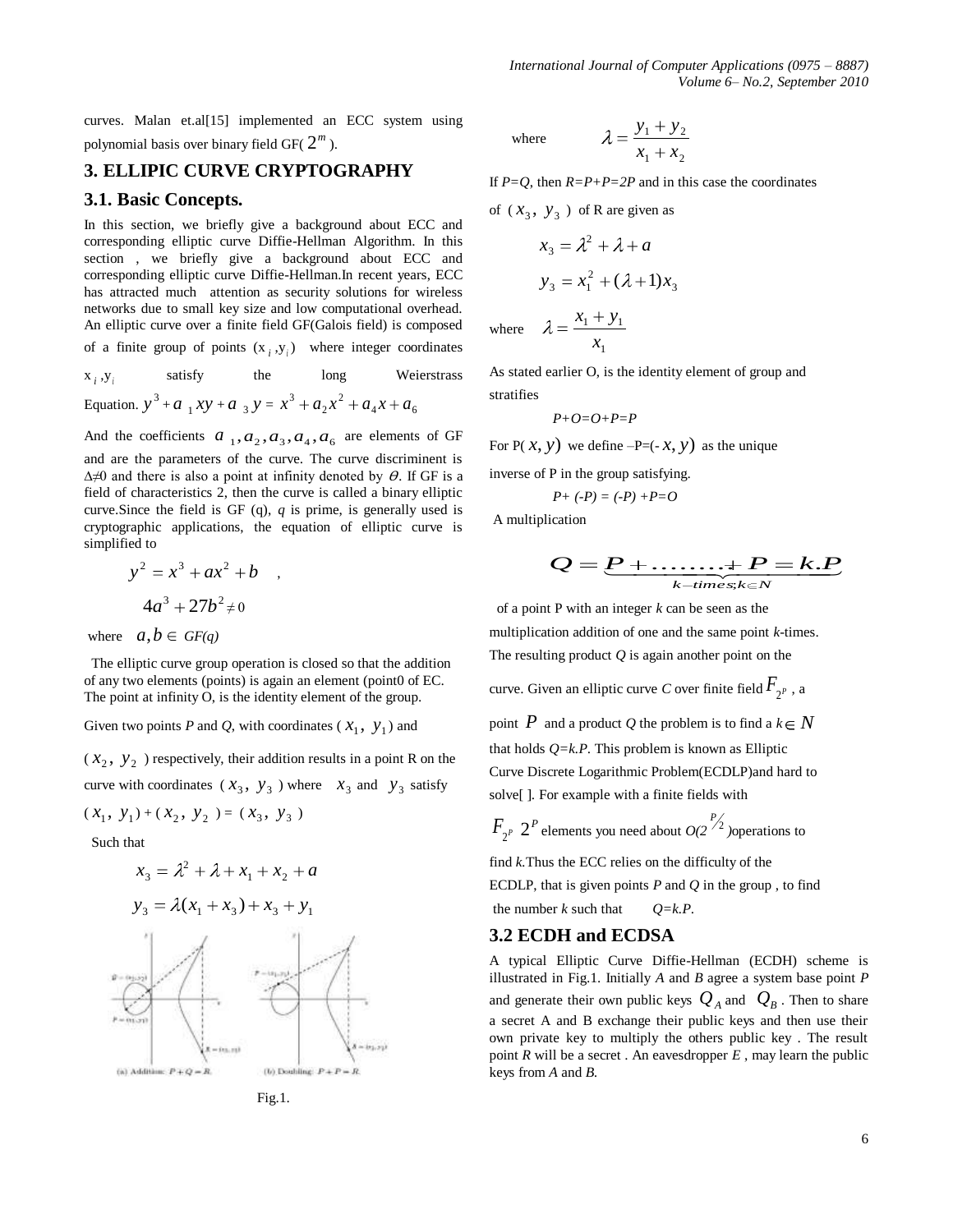However ,

$$
A \qquad \qquad \frac{Q_A = k_A \cdot P}{\longrightarrow} \qquad B
$$

(Private Key *A k*

(Private Key  $k_B$ )

(Compute secret)  $\leftarrow \frac{Q_B = k_B \cdot P}{P}$  (Compute secret)  $R = k_{A} \cdot Q_{B}$   $R = k_{B} \cdot Q_{A}$ 

With the knowledge of  $P$ ,  $Q_A$  and  $Q_B$  it is computationally intractable for *E* to get *A's* and *B's* private keys and as such *E* cannot Figure out *R*. ECC can also be used for Digital Signature Algorithms (EDSA), similarly. Suppose *A* wants to send a signed message to *B* and agree on a system base point *P*  and let order of *P* in finite field  $F(p)$  be  $q$ . While  $A$  sending a message to  $\hat{B}$  attaches a Digital Signature ( $r, s$ ) generated by following algorithm. Let us assume that *A* has private key *x* and a public key  $Q_A = xP$ .

1. Select a random key *k* in  $[1, q-1]$ 

2. Let  $kP$  be point  $(x_1, y_1)$  on EC. Let  $r = x_1$ . If  $r(\text{mod}q) = 0$  then select another k.

3. Computec  $k^{-1} \pmod{q}$ 

4. Compute  $s = k^{-1} (Hash(m) + xr)$ , where Hash is one way hash function SHA-I. If *∆=0* then select another *k*.

5.  $(r, s)$  is the digital singnature

To verify the message and the signature , *B* has to compute the following

- 1. Compute  $w = s^{-1} \pmod{q}$  and  $H(m)$ .
- 2. Compute  $u_1 = H(m)$ *w* mod *q* and  $u_2 = rw$  mod *q*
- 3. Compute  $u_1P + u_2Q$ , which results in point ( $x_2, y_2$ ).
- 4. The signature is verified if  $x_2 = r$ .

## **4.OPTIMIZATIONINECC IMPLEMENTATION**

 In ECC implementation we perform large integer arithmetic operations including additions , subtraction, shift , multiplication, division and modular reduction. The efficiency of large integer multiplication dominates the overall performance of ECC operation. Gura et al.[ ] show that as much as 85% of execution time is spent on multiplication for a typical point multiplication in ECC. Thus the optimization on multiplication is critical for overall performance

 of ECC implementation. We now present optimization for ECC operations . Starting with PADD and PDBL in ECC we consider different optimization techniques for point multiplication.

#### **4.1***.* **ECC Addition and Doubling**

Since point multiplication can be decomposed to a series of addition and doubling operations , therefore PADD and PDBL are the fundamental ECC operations .Performing PADD and PDBL in affinie coordinates needs integer inversion ,which is considered much slower then integer multiplication. Cohen et al [15] considered these operations in Projective coordinates and Jacobian coordinates and ascertained that their use yields better performance . Further they came out with a mixed coordinates ,a combination of Affine coordinate and Modified Jacobian coordinates , which led to best performance [ ]. Cconsider a point *P* in ECC in Modified Jacobian coordinate

 $P(X_1, Y_1, Z_1, aZ_1^4)$  and a point Q in Affine coordinates

 $Q(x_2, y_2)$  , then their addition is a point  $R$  with

$$
R(X_3, Y_3, Z_3, aZ_3^4)
$$
 in Modified Jacobian coordinates, where

$$
X_3 = -W^3 - 2X_1W^2 + Y^2
$$
  
\n
$$
Y_3 = -Y_1W^3 + V(X_1W^2 - X_3)
$$
  
\n
$$
Z_3 = aZ_3^4
$$

where  $W = x_2 Z_1^2 - X_1$  and  $V = y_2 Z_1^3 - Y_1^3$  $_{2}Z_{1}^{3}-Y$ . The result of PDBL for  $P_3 = 2P_1$  is given by the following formula

$$
X_3 = T
$$
  
\n
$$
Y = M(S - T) - V
$$
  
\n
$$
Z_3 = 2Y_1Z_1
$$
  
\n
$$
aZ_3 = 2U(aZ_1^4)
$$

As an estimation of computational complexity PADD require 9 large integer and 5 squaring where as PDBL requires .

 In order to reduce computational complexity of scalar multiplication we employ two new techniques: i) Reducing the Hamming Weight of scalars and (ii) using sliding window. We discuss both the methods in next two subsections.

#### **4.2. Reducing Hamming Weight of Scalars**

The Hamming weight of a string is the number of symbols that are different from the zero-symbol of the alphabet used. Hamming weight is the number of "1" bits in the binary sequence. Looking to computational complexity, we observe that PADD is more expensive than PDBL. Since point multiplication can be decomposed to series of PADD and PDBL, it is obvious to use more PDBL than PADD to compute the point multiplication.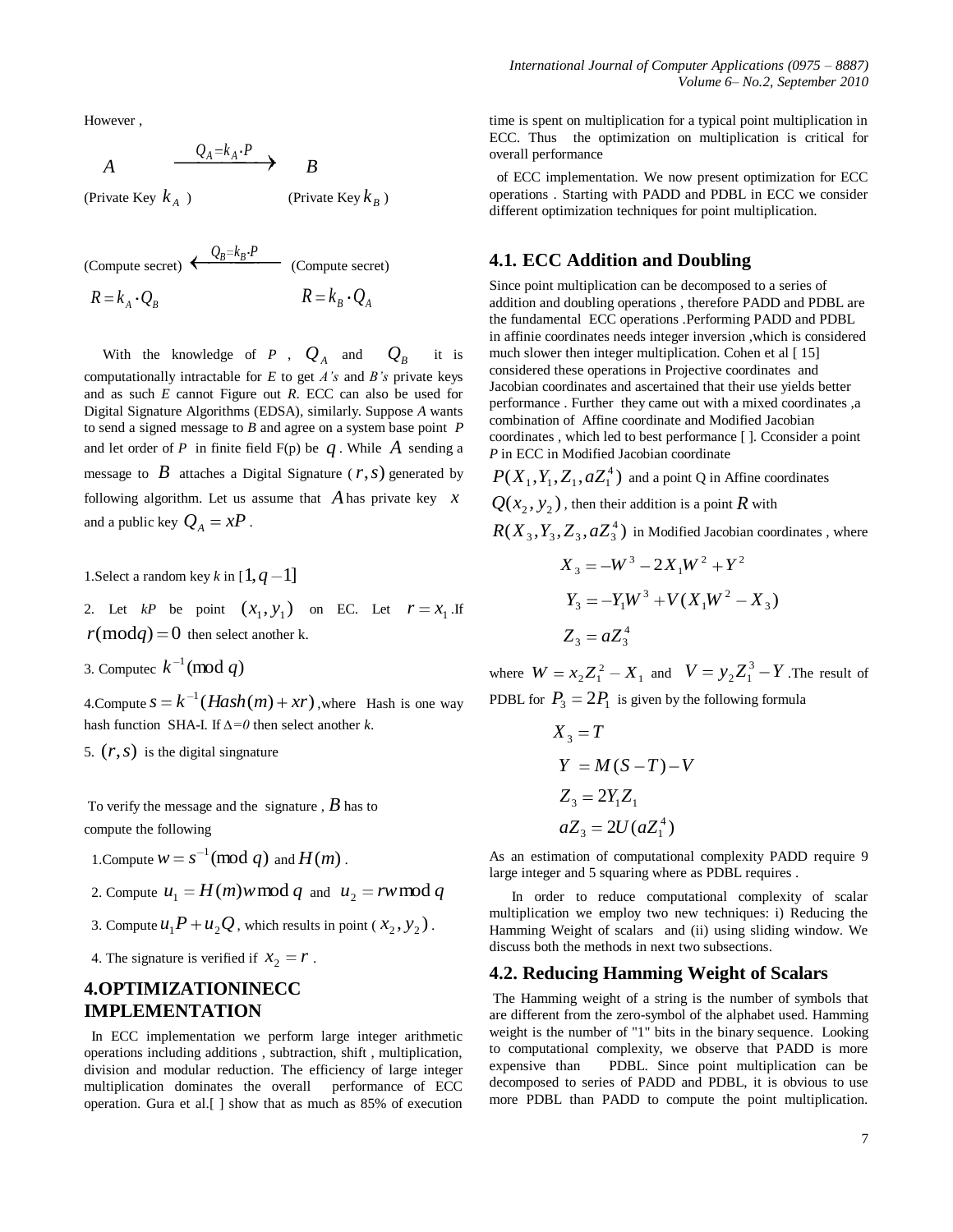NAFs is an effective way to achieve the least Hamming weight for scalar *k* in point multiplication *kP*, Morain et al [ ], which accounts for the least number of point additions to calculate *kP*.As an example consider  $k=511=(111111111)_2$ . Now for any point *P*, 511*P* requires 8 point additions. However, if we write  $(111111111)_{2} = (10000000)_{2} - 1$ 

Then  $511P = 512P - P = (100000000)$ <sub>2</sub> $P - P$ , requires only one addition. Note that point subtraction can be replaced by PADD because the inverse of an affine

point  $P = (x, y)$  is  $-P = (x, -y)$ . Thus we can implement it in point multiplication to achieve faster results.In another approach we consider recoding of scalar k as compliment of 1 in binary arithmetic. Let N be a number in binary form ,b be number of bits in the binary form of N. Then compliment of N in 1 is given by following rule

$$
C = (2b - 1) - N
$$
 or equivalently

 $N = 2<sup>b</sup> - 1 - C$  where C is 1's

complement of the binary number .

As an example consider the number 2148

$$
N = 1948 = (1111001110 \ 0)_2
$$
, then

C=1's complement of the number N is

equal to  $(00001100011)_{2}$ .

It can easily be verified that

$$
1948 = 212 - (0000110001 1)2 - 1
$$
  
= 2048 - (64 + 32 + 2 + 1) - 1  
= 2048 - 99 - 1  
= 1948

 The Hamming weight of 1948 has reduced rom 7 to 4 which will save 3 EC additions.Since one addition operation requires 2 squaring, 2 multiplication and 1 inverse operation , a total of 2 squaring , 6 multiplication and 3 inverse operations will be saved.

#### 4.3 Sliding Window

Sliding windows, a technique also known as *windowing*, is used by the Internet's Transmission Control Protocol (TCP) as a method of controlling the flow of packets between two computers or network hosts. Here we consider sliding window for scalar multiplication in ECC.

With the help of Sliding Window Algorithm we can compute  $kP$  for any  $k \in \mathbb{Z}^+$  (set of positive integers). Let *P* be a point on EC and let  $k=3277$  then  $3277P$  is equivalent to  $(110011001101)$ <sub>2</sub> *P*. We consider window size from 2 to 12, however it can be of any size. For a window of size *w*, there are  $2^{w-1}$  -1 pre computations. For example for w=3 there are,

 $(2^{3-1}-1) = 3$  precomputations, namely 3P, 5P and 7P. One can observe that as the window size increases the number of pre computation increases but on the other hand it has been observed that number of additions and doubling operations decreases.

The number of PADD and PDBL for 3277P for different window size are given below and the same is summarized in Table-1.

1.Window size=2

 $k=3277$ 

The intermediate values for calculating 3277P are

P,2P,4P,5P,10P,11P,12P,24P,48P,51P,102P,204P,408P,816P,819 P,1638P3276P,3277P.

2. Window Size=3

The intermediate values for calculating 3277P are

5P,10P,20P,40P,45P,50P,100P,200P,400P,407P,814P,817P,1634 P,3268P,3275P,3276P, 3277P.

3. Window Size=4

The intermediate values for calculating 3277P are

9P,18P,36P,72P,87P,100P,200P,400P,800P,815P,1630P,3260P,3 273P,3274P,3277P

4. Window Size=5

The intermediate values for calculating 3277P are

5P,50P,100P,200P,400P,800P,819P,1638P,3276P,3277P.

5.Window Size=6

The intermediate values for calculating 3277P are

51P,100P,200P,400P,800P, 819P,1638P,3276P,3277P

6.Window Size=7

The intermediate values for calculating 3277P are 101P,202P,404P,808P,815P,1630P,3260P, 3277P.

7. Window Size=8

The intermediate values for calculating 3277P are 203P, 406P, 812P, 1624P, 3248P, 3277P.

8. Window Size=9

The intermediate values for calculating 3277P are 409P, 818P, 1636P, 3272P, 3277P.

9. Window Size=10

The intermediate values for calculating 3277P are

819P, 1638P, 3276P, 3277P.

10. Window Size=11

The intermediate values for calculating 3277P are 1637P, 3274P, 3277P.

11. Window Size=12

The intermediate values for calculating 3277P are 3277P.

Window Size Vs No. of Computational costs.